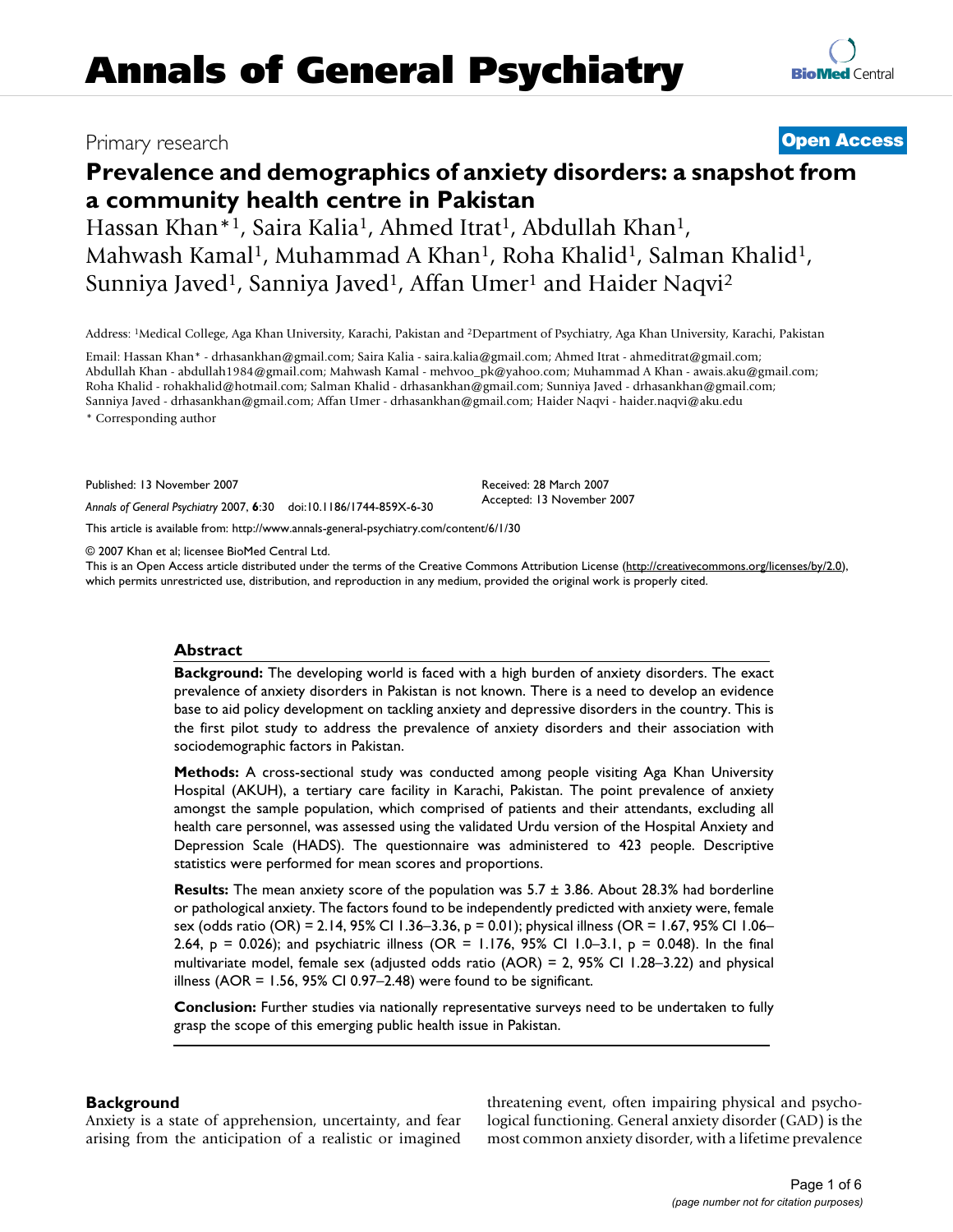of 5.1% in the US [1]. The entity of general anxiety was originally conceptualized by Freud, who coined the term "anxiety neurosis". This included four major clinical syndromes: general irritability, chronic apprehension, anxiety attacks and secondary phobic avoidance [2]. The definition of GAD has changed over time and Diagnostic and Statistical Manual of Mental Disorders, 4th Edition(DSM-4) takes persistent worry over 6 months along with three of the following six symptoms to be present: restlessness, fatigability, difficulty concentrating, irritability, muscle tension and sleep disturbance [3].

Anxiety disorders are common in the general population around the world [4]. They constitute a substantial proportion of the global burden of disease, and are projected to form the second most common cause of disability by 2020 [5]. These disorders exert significant financial burden on the global economy [6]. The exact prevalence of anxiety disorders in Pakistan is not known. Several studies have measured the prevalence of anxiety and depression together, with figures varying from 7% to 50% in different urban centers [7,8]. Overall, the prevalence estimates are higher when compared with other developing countries, and are twice the figures reported from Uganda [9], Lesotho [10] and Zimbabwe [11].

Pakistan, with an estimated population of 152 million, is the sixth most populous country in the world. It is projected to rise to the fourth spot by 2050 [12]. The country is undergoing a demographic transition, along with growing insecurity, terrorism, economical problems, political uncertainty, unemployment and disruption of the social fabric. About 39% of the population survives below the poverty line [13]. Thus, the association of anxiety disorders with the social, psychological and biological factors cannot be ignored and needs to be evaluated, and therefore formed an important objective of our research.

There is a need to develop an evidence base to aid policy development on tackling anxiety and depressive disorders. In order to develop an effective strategy we need prevalence estimates of anxiety disorders. Anecdotally, the number of people presenting to the hospitals with anxiety disorders has increased. However, there are no robust studies to back this claim. The demographic transition in the form of increased migration from social to urban centers, increasing poverty and psychosocial risk factors neatly accounts for such an increased burden of disease, but requires further evaluation.

The primary objective of our study was to estimate the point prevalence of anxiety in the people visiting a tertiary care hospital using a validated, concise and feasible screening instrument. Several reviews [14] show that the Hospital Anxiety and Depression Rating Scale (HADS)

[15] is widely used as a brief self-rating instrument for both dimensional and categorical aspects of anxiety in both epidemiology and specialist care. In these settings the psychometric properties of the HADS are excellent [16,17]. The second main objective of this pilot study was to find out the relationship of anxiety with the demographic and social profile of the study population.

## **Methods**

### *Study design and sample*

This cross-sectional study was conducted among people visiting Aga Khan University Hospital (AKUH), a public tertiary care facility, in Karachi, Pakistan. The sample was collected via convenience sampling from the outpatient family medicine clinics and community health centre. The intensive care unit (ICU), emergency room, inpatients wards, psychiatric and surgery clinics were not part of the sampling frame. All persons associated with health care including doctors, nursing staff and medical students were excluded from the sample. All patients who had experienced death of a close relative within the past 3 months were excluded to avoid false positives due to grief reaction.

The sample population was between 18–65 years of age. We required a sample size of 424 subjects to fulfill the objectives of our study at a 95% confidence level. This sample size was calculated assuming a 50% prevalence of anxiety disorder and 5% bound of error. The sample was then inflated by 10% to account for non-respondents and incomplete questionnaires.

The study was conducted in compliance with the "Ethical principles for medical research involving human subjects" section of the Helsinki Declaration. The study protocol was discussed among the students and facilitating faculty for possible ethical concerns. All possible measures were taken to ensure the confidentiality of all participants. The questionnaires were given to subjects after seeking their verbal consent. The participants were asked to return the complete and filled questionnaire within an hour. At the time of administration participants were asked if they could read the Urdu questionnaire, if they were unable to do so, the principal investigator served as an interviewer. However, by and large the questionnaires were selfadministered as the majority could read Urdu. A total of 406 (96%) people returned the completed questionnaire and were included in the analysis

### *Outcome variables*

The point prevalence of anxiety amongst the sample population was assessed using the validated Urdu version of HADS [18]. Furthermore, several questions assessing sociodemographics were also administered (see Additional file 1 for questionnaire).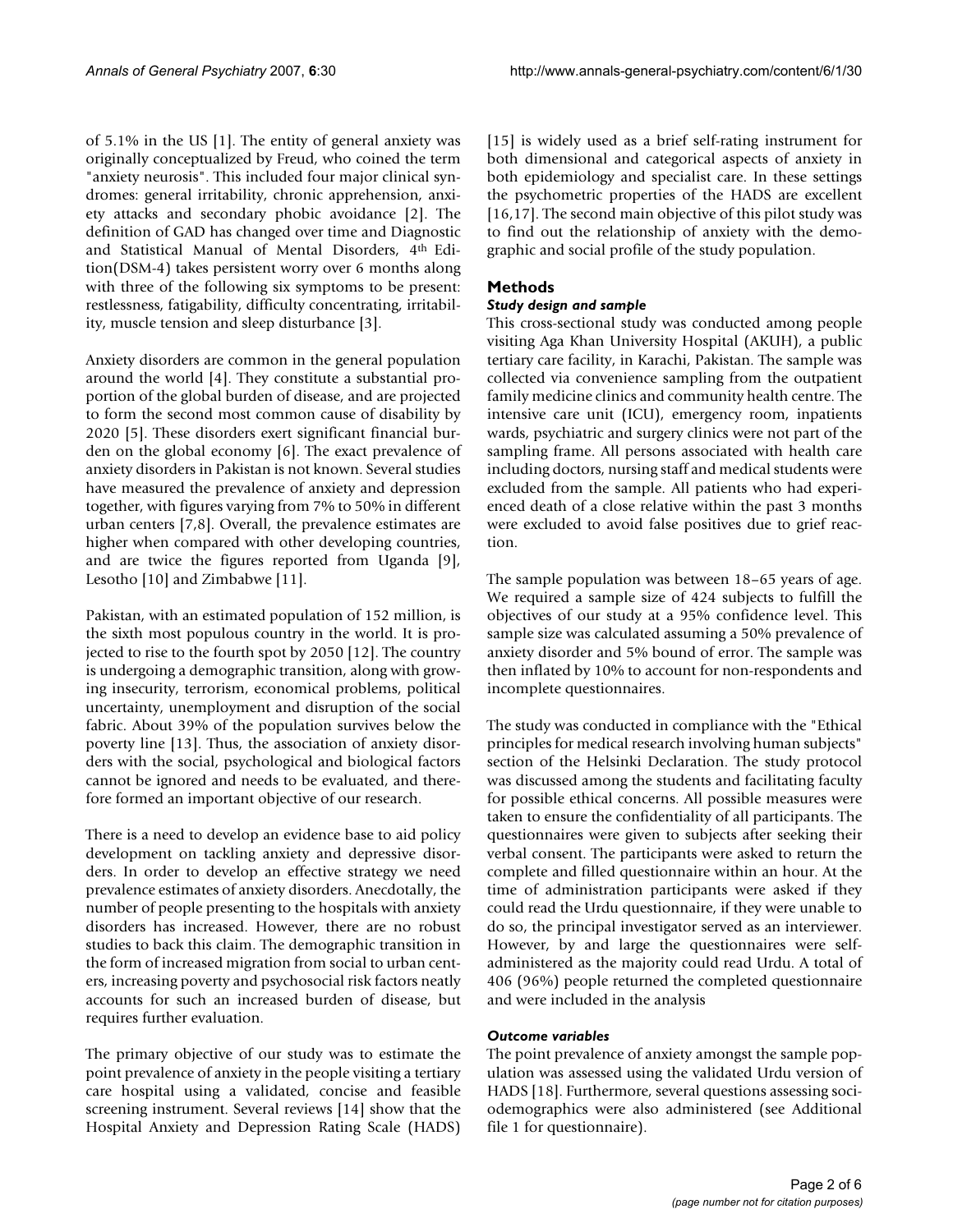The use of the Urdu validated version of HADS, keeping in view the widespread applicability of this questionnaire, adds to the strength of the study. HADS has been extensively used in various settings and studies. A recent review of 747 studies concluded that HADS performed well not only in hospital practice (for which it was first designed), but also in primary care patients and the general population [14]. The HADS consists of seven items for anxiety (HADS-A). The items are scored on a four-point scale from zero (not present) to three (considerable). The item scores are added, giving subscale scores on the HADS-A from zero to 21. In this study, valid HADS-A scale scores were defined as having answered all seven items on the HADS-A. In HADS-A the anxiety items are concentrated on general anxiety, and five of the items are close to the diagnostic criteria of generalized anxiety disorder (GAD). The concurrent validity of the HADS-A compared to other questionnaires for anxiety is described as between 0.60 and 0.80 on the anxiety subscale [14]. It has been reported that using cut-off score of  $\geq 8$  on HADS-A, GAD was detected with a sensitivity of 0.89 and a specificity of 0.75 [19].

### *Statistical analysis*

Data was double entered and analyzed in Statistical Package for Social Sciences 14.0 (SPSS, Inc., Chicago, IL, USA). Descriptive statistics were performed for mean scores and proportions. Chi-square and t tests were employed to look for associations between anxiety score categories and sex, marital status, family income, employment status, physical illnesses and other sociodemographic identifiers. Results were recorded as frequencies, means ± standard deviations (SD), and p values. Univariate logistical regression model was used to estimate the odds ratio and their confidence intervals.

Univariate covariates with a p value of  $\leq 0.25$  were entered into the multivariable model. Multivariable regression using a stepwise technique was conducted to adjust for confounders and determine the factors independently associated with anxiety. For all purposes, a p value of < 0.05 will be considered as the criteria of significance.

### **Results**

Of 406 study participants 279 (69%) were male and 127 (31%) were female. The mean age of the study participants was  $33.22 \pm 11.34$  years. The mean score on the anxiety scale of the population was  $5.7 \pm 3.86$ . Table 1 gives the demographic characteristics of the study population. Table 2 shows the proportion of people with anxiety. Of the total sample, 28.3% of the people had borderline or pathological anxiety. Table 3 shows the percentage of population in different groups with respect to gender, employment status, marital status, physical illness and income along with the associated odds ratios. The popu-

|  | Table 1: Demographic characteristics of the study population |  |  |
|--|--------------------------------------------------------------|--|--|
|--|--------------------------------------------------------------|--|--|

| <b>Variables</b>                     | Frequency (%) |  |  |  |
|--------------------------------------|---------------|--|--|--|
| Total respondents                    | 407(100.0)    |  |  |  |
| Age (years)                          |               |  |  |  |
| < 40                                 | 308 (75.6)    |  |  |  |
| > 40                                 | 88(21.4)      |  |  |  |
| Sex                                  |               |  |  |  |
| Male                                 | 279 (68.5)    |  |  |  |
| Female                               | 127(31.2)     |  |  |  |
| <b>Marital Status</b>                |               |  |  |  |
| Married                              | 245 (60.2)    |  |  |  |
| Unmarried                            | 162 (39.8)    |  |  |  |
| Education                            |               |  |  |  |
| <b>Illiterate</b>                    | 17 (4.2)      |  |  |  |
| Matric (10 years of education)       | 46 (11.3)     |  |  |  |
| Intermediate (12 years of education) | 70 (17.2)     |  |  |  |
| Graduate/postgraduate                | 264 (64.9)    |  |  |  |
| Current employment status            |               |  |  |  |
| Employed                             | 114(28.0)     |  |  |  |
| Unemployed                           | 245 (60.1)    |  |  |  |
| Family income                        |               |  |  |  |
| $<$ 5000                             | 64 (15.7)     |  |  |  |
| 5000-20000                           | 149 (36.6)    |  |  |  |
| 20000-35000                          | 52 (12.8)     |  |  |  |
| >35000                               | 70 (17.2)     |  |  |  |

lation in each category was compared with respect to the anxiety status, which was defined as normal (anxiety score ≤ 7) and abnormal (borderline/abnormal: anxiety score ≥ 8) in accordance with HADS classification.

The prevalence of anxiety for females was 39.4% compared to  $23.3\%$  for males ( $p = 0.01$ ). Females were twice as likely than males to be anxious. People who had a physical disorder had higher levels of anxiety compared to those without physical illness ( $p = 0.026$ ). Although anxiety was not associated with death of parents, it was nevertheless significantly associated ( $p = 0.042$ ) with having a single parent (widowed mother). Interestingly, no association was found between anxiety and marital status ( $p =$ 0.342). Similarly, no association between anxiety and family income, and anxiety and occupational status existed.

In the final multivariate model, only gender was found to be significant ( $p = 0.02$ ), while physical illness was marginally significant ( $p = 0.06$ )

#### **Discussion**

To our knowledge this is the first study from Pakistan that measures the prevalence estimate of anxiety using a validated instrument. In Pakistan, the mean overall prevalence of anxiety and depression based on community samples is 33.62%, with a point prevalence of 45.5 % in women and 21.7% in men [20]. In neighbouring India,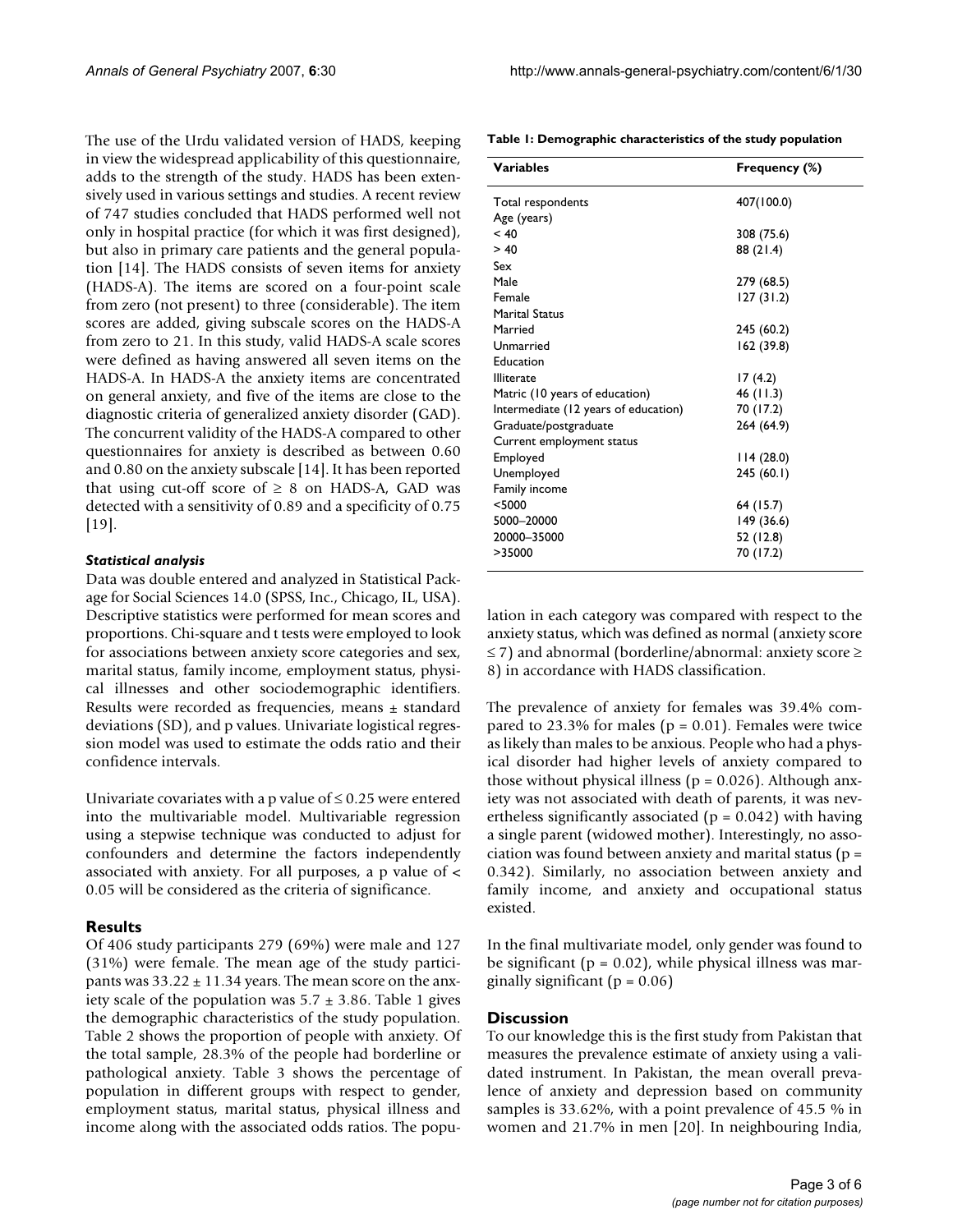**Table 2: Distribution of sample population by HADS anxiety categories**

| <b>Anxiety score</b> | Frequency (%) |  |
|----------------------|---------------|--|
| Normal $(0-7)$       | 292(71.7)     |  |
| Borderline (8-10)    | 66 (16.2)     |  |
| Abnormal $(>10)$     | 49 (12.0)     |  |
| Total                | 407 (100.0)   |  |

patients visiting primary care centers have reported prevalence estimates ranging from 21% to 57% [4]. Thus, the point prevalence of 28.2% overall and 39.9 % for women reported by our study concurs with the regional and local data reports.

The sociodemographic factors reported to be associated with anxiety in population are middle age, low level of education, marital status (divorced, widowed or separated), and being a housewife [20]. We did not find any significant association with marital status (single/married), age, income, employment status or parents being alive or dead. Although having a widowed mother was seen to be associated with high levels of anxiety we cannot justify the reason for this finding. We can hypothesize that the financial burden of caring for a widowed mother maybe the source of this underlying anxiety. However, it is beyond the scope of this study to identify the reason for this association, as we do not know if the respondents were directly involved in care of a widowed mother. Neither can we comment on the fact whether these widowed mothers may still be working and sharing the financial load of the family, or whether the underlying grief may make them an added dependant person in the family. The local data reports that loss of a parent, sibling or a family member is not associated with anxiety [21].

**Table 3: The association of anxiety with demographic and social factors**

|                         |                       | Abnormal anxiety (n <sub>1</sub> =115) Normal (n <sub>2</sub> =292) $\chi^2$ p value OR (95% CI) |     |       |                                                                   | <b>AOR (95% CI)</b> |
|-------------------------|-----------------------|--------------------------------------------------------------------------------------------------|-----|-------|-------------------------------------------------------------------|---------------------|
| Sex                     | Male                  | 65                                                                                               | 214 | 0.01  | $2.14(1.36 - 3.36)$                                               | $2.0(1.28 - 3.22)$  |
|                         | Female                | 50                                                                                               | 77  |       |                                                                   |                     |
| Marital<br>status       | Married               | 65                                                                                               | 180 | 0.342 | L<br>$1.24(0.80 - 1.91)$                                          |                     |
|                         | Not married           | 50                                                                                               | 112 |       |                                                                   |                     |
| Physical<br>illness     | No                    | 68                                                                                               | 209 | 0.026 | $1.67(1.06 - 2.64)$                                               | $1.56(0.97-2.48)$   |
|                         | Yes                   | 44                                                                                               | 81  |       |                                                                   |                     |
| Job                     | Not employed          | 65                                                                                               | 180 | 0.385 | $1.38(0.86 - 2.24)$                                               |                     |
|                         | Employed              | 38                                                                                               | 76  |       |                                                                   |                     |
| Income                  | $5000$                | 24                                                                                               | 40  | 0.221 | $0.65(0.35 - 1.21)$<br>$0.50(0.22 - 1.14)$<br>$0.49(0.23 - 1.05)$ |                     |
|                         | 5000-20000            | 42                                                                                               | 107 |       |                                                                   |                     |
|                         | 20000-35000           | 12                                                                                               | 40  |       |                                                                   |                     |
|                         | > 35000               | 16                                                                                               | 54  |       |                                                                   |                     |
| Age                     | $\leq 40$             | 84                                                                                               | 224 | 0.675 | $1.12(0.66 - 1.89)$                                               |                     |
|                         | > 40                  | 26                                                                                               | 62  |       |                                                                   |                     |
| Psychiatric<br>disorder | None                  | 88                                                                                               | 251 | 0.048 | $1.176(1.0-3.1)$                                                  |                     |
|                         | Present               | 24                                                                                               | 39  |       |                                                                   |                     |
| Parent(s)               | Alive                 | 98                                                                                               | 251 | 0.844 | $1.06(0.56 - 2.03)$                                               |                     |
|                         | Both dead             | 15                                                                                               | 36  |       |                                                                   |                     |
| Education               | Illiterate            | 8                                                                                                | 9   | 0.063 | $0.72(0.24 - 2.22)$<br>$0.55(0.19 - 0.62)$<br>$0.35(0.13 - 0.93)$ |                     |
|                         | Matric                | 8                                                                                                | 28  |       |                                                                   |                     |
|                         | Intermediate          | 23                                                                                               | 47  |       |                                                                   |                     |
|                         | Graduate/postgraduate | 62                                                                                               | 202 |       |                                                                   |                     |

n<sub>1</sub>, Abnormal anxiety level (HADS score ≥ 8); n<sub>2</sub>, normal (HADS score ≤ 7); OR, odds ratio; AOR, adjusted odds ratio.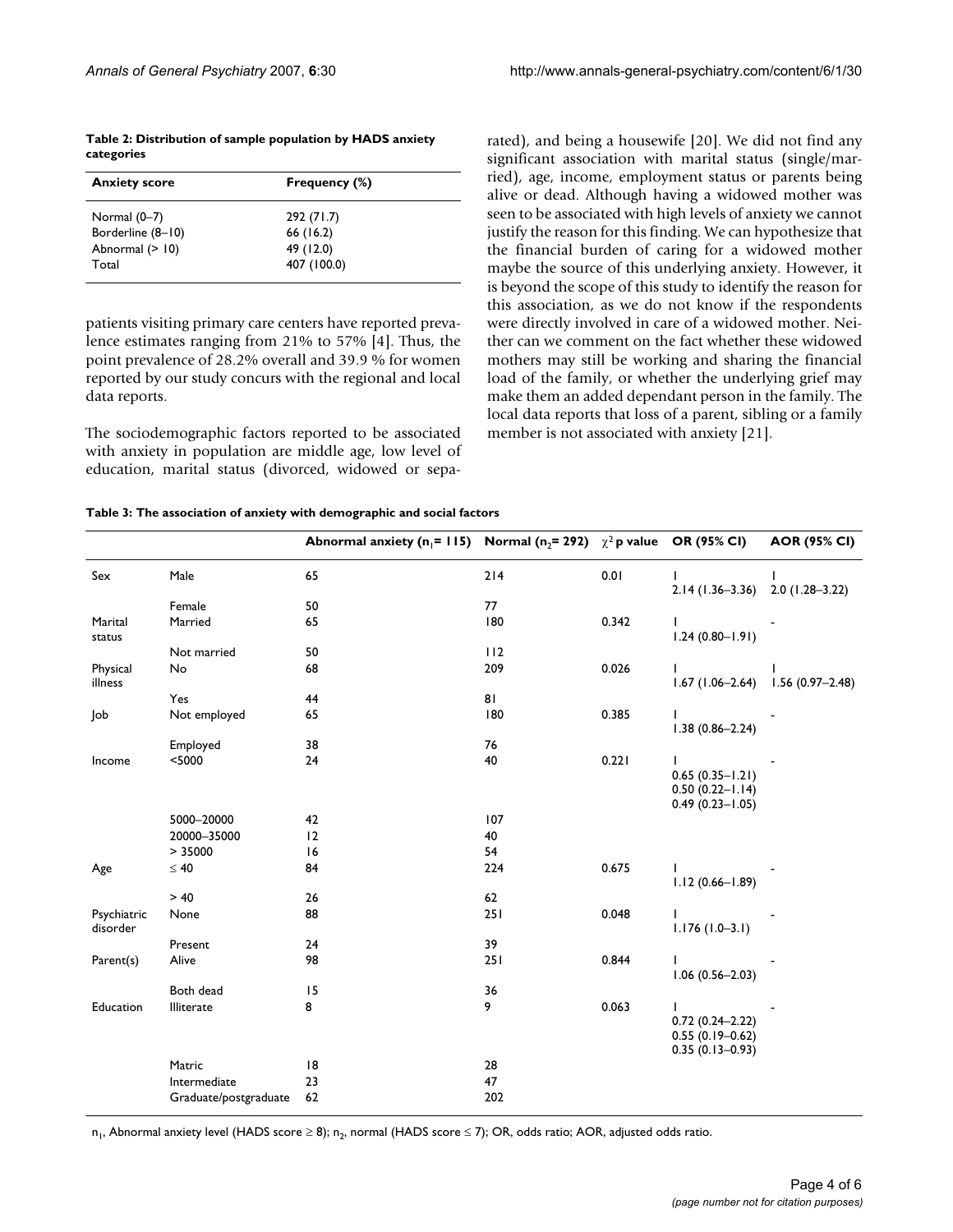The higher level of anxiety disorders reported in women can be due to the psychosocial risk factor profile present for anxiety and depression in our setting. Some of these factors are linked to a very early marriage, hostile in-laws, financial dependency on males, and lack of intimate and confiding relationship with spouse [20]. Even though the existing socioeconomic adversity predisposes people to anxiety and depressive disorders in Pakistan, supportive family and friends may protect against development of these disorders [20].

Physical illness is taken as an ominous event in which well-being is compromised, leading to anxiety state and subsequent anxiety disorders. Thus, there is a strong and unique association between anxiety disorders and physical disorders. Several studies have reported anxiety to be associated with long-term chronic illness [22,23]. One study reported that almost two-thirds of the patients with chronic rheumatological disorders, suffered from a concomitant mood disorder [23]. Women in Pakistan generally have higher rates of reported illness than men. The main health problems reported by women in local surveys included, mental tension leading to headache, white vaginal discharge and body pains associated with fatigue [24]. However, these physical symptoms and illnesses could very likely be psychosomatic, especially keeping in consideration the socioeconomic pressures faced by women in the society. Nevertheless such symptoms have been the cause of much anxiety and frequent health care visits.

In Pakistan the health budget is 2% of the GNP, and the mental health budget is about 0.4% of this [25]. A majority of frequent users of medical resources have symptoms of anxiety and/or depression. It has been found that patients with a single anxiety disorder are 56% more likely to be a frequent user of medical services compared with patients with no anxiety disorder, and patients with comorbid anxiety and other psychiatric disorders were more than three times more likely to be a frequent user [26]. In the present scenario of scarce resources along with limited health care spending, anxiety disorders exert a significant "backbreaking" burden on the already dilapidated health service structure.

The study has certain limitations. The results are based only on data from a single, private tertiary care hospital that does not serve as representative of the whole population of the country. The study was conducted in an urban centre where levels of anxiety are expected to be high owing to the poor sociodemographic profile. Although the community health care center from where the sample was taken is visited by people from rural areas as well, we still believe that the study setting does limit the findings in being representative of the whole country. Furthermore, people visiting a hospital setting may be suffering from physical ailments and thus be more prone to anxiety, leading to high levels of anxiety in our sample population. As the design is cross-sectional, observation is made only at a particular duration in time; therefore we cannot conclude that the observations are a constant factor in the studied population or a finding at only one point in time. We also did not include patients who could not converse in Urdu, and this further restricts the generalization of our findings.

Secondly, we used convenience sampling, where it is not possible to quantify the error in extrapolating results to the entire population. Nevertheless, the use of the validated HADS questionnaire in our study strengthens the reliability of our results.

Taking a prudent view, while keeping in mind the limitations of this pilot study, we observe a high level of prevalence of anxiety amongst the population. Anxiety disorders are associated with major economical burden and should be considered an emerging public health threat, especially in a low-income country such as Pakistan. The evidence from the Pakistani population relating to the knowledge and practices of people faced with anxiety disorders in this setup needs to be established to ascertain in detail how the people respond to the psychosocial factors linked to anxiety and their means of coping with this morbid disease. Meanwhile, in the scenario of high prevalence of anxiety, heath planners need to come up with an effective strategy to manage anxiety disorders effectively on a community scale.

# **Competing interests**

The author(s) declare that they have no competing interests.

# **Authors' contributions**

HK and HN conceived the idea for the study. HK, SK, AI, AK, MAK, MK, RK, SJ, SJ, SK, AU collected and entered the data. HK, SK, HN wrote the manuscript. HK, AI, AK analyzed the data. All authors reviewed the final manuscript.

# **Additional material**

**Additional file 1** *questionnaire* Click here for file [\[http://www.biomedcentral.com/content/supplementary/1744-](http://www.biomedcentral.com/content/supplementary/1744-859X-6-30-S1.doc) 859X-6-30-S1.doc]

### **Acknowledgements**

We are grateful to the Department of Psychiatry at Aga Khan University Hospital Pakistan for helping us in carrying out the study.